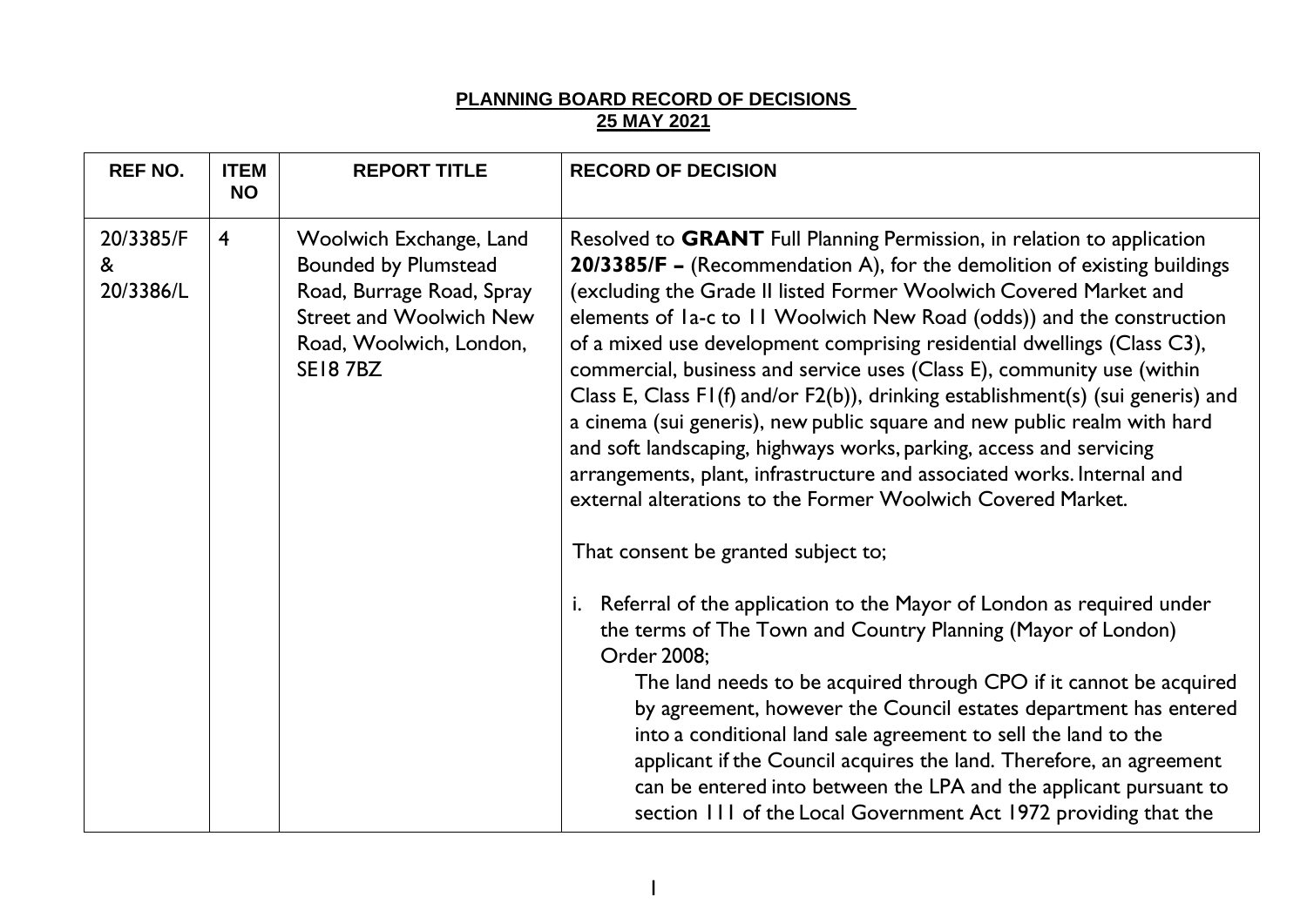| <b>Ref No.</b> | <b>Item</b><br><b>No</b> | <b>Report Title</b> | <b>Record of Decision</b>                                                                                                                                                                                                                                                                                                                                                                                                                                                                                                                                                                                                                                                                                                                    |
|----------------|--------------------------|---------------------|----------------------------------------------------------------------------------------------------------------------------------------------------------------------------------------------------------------------------------------------------------------------------------------------------------------------------------------------------------------------------------------------------------------------------------------------------------------------------------------------------------------------------------------------------------------------------------------------------------------------------------------------------------------------------------------------------------------------------------------------|
|                |                          |                     | applicant will, simultaneously upon obtaining relevant interests enter<br>into with the Council as local planning authority a section 106<br>agreement or a confirmatory deed by agreement requiring that the<br>form of proposed section 106 obligations contained in the section<br>III are binding on the applicant under section 106 of the Town and<br>Country Planning Act 1990 (as amended). The form of the section<br>106 agreement and confirmatory deed will be appended to the<br>section 111 agreement. The section 111 agreement itself will contain<br>the proposed planning obligations as summarised in the heads of<br>terms set out in this report (Section 31.0 of the main report and<br>section 5.0 of this addendum); |
|                |                          |                     | ii. The Conditions set out in Appendix 2 of this main report and section<br>6.0 of the addendum;                                                                                                                                                                                                                                                                                                                                                                                                                                                                                                                                                                                                                                             |
|                |                          |                     | iii. Authorization of the Assistant Director of Planning & Building Control<br>to:                                                                                                                                                                                                                                                                                                                                                                                                                                                                                                                                                                                                                                                           |
|                |                          |                     | make any minor changes to the detailed wording of the<br>a.<br>recommended conditions as set out in Appendix 2, its addendums<br>and the minutes of this Planning Board meeting, where the<br>Assistant Director of Planning & Building Control considers it<br>appropriate, before issuing the final decision notice; and<br>finalise the detailed terms of the section 111 agreement (including<br>b.<br>appended documents) and form of the planning obligations as set<br>out in the report (Section 31.0 of the main report), the addendum<br>and the minute of this Planning Board meeting.                                                                                                                                            |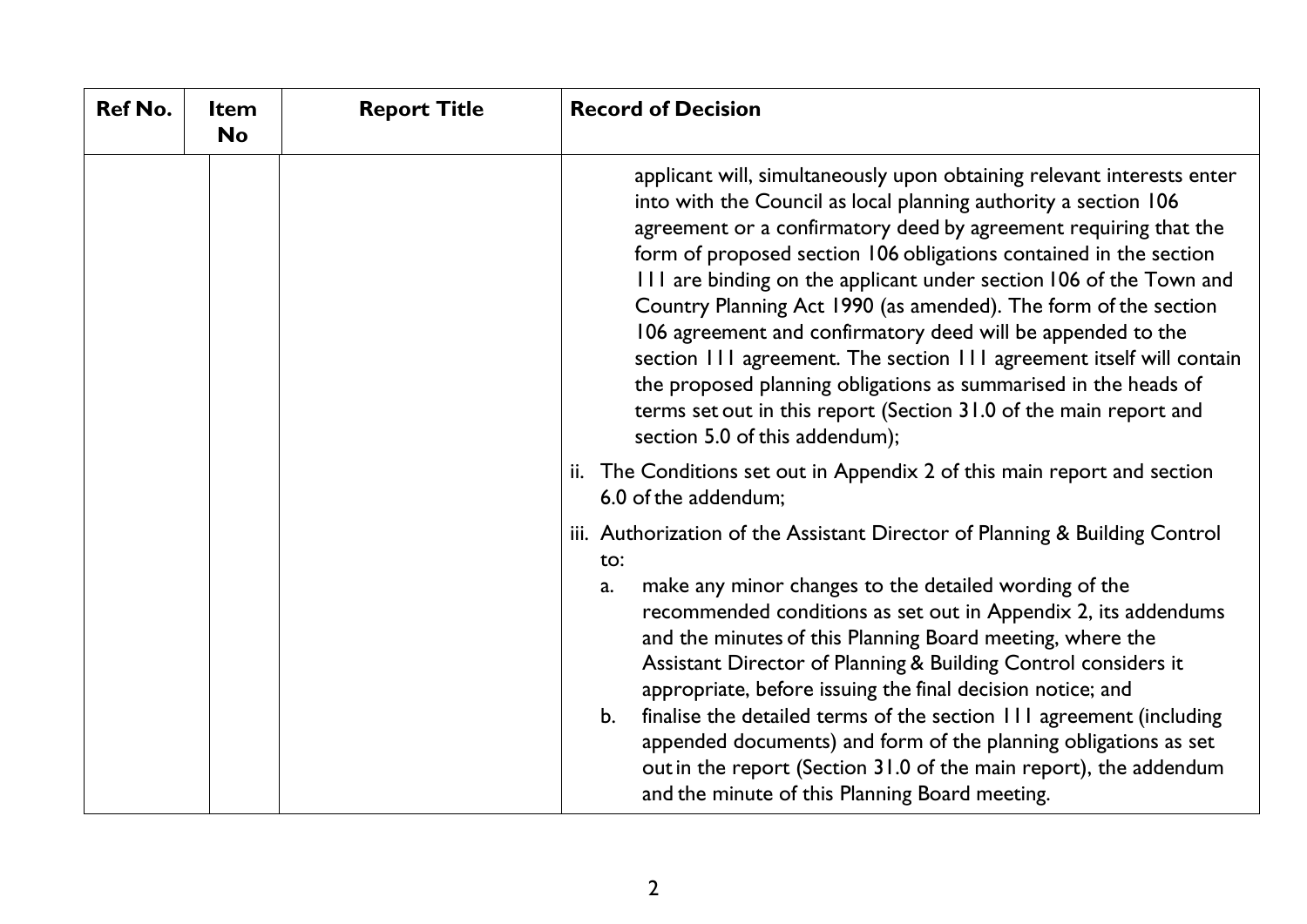| <b>Ref No.</b> | <b>Item</b><br><b>No</b> | <b>Report Title</b> | <b>Record of Decision</b>                                                                                                                                                                                                                                                                                                                                                                                                                                                                                                                                                                                                                                                                                                                                                                                                                                                                                                                                                                                                                                                                                                                                                                                                                                                                                                                                                                                                                                                                                                                                                                                                                                                                                   |
|----------------|--------------------------|---------------------|-------------------------------------------------------------------------------------------------------------------------------------------------------------------------------------------------------------------------------------------------------------------------------------------------------------------------------------------------------------------------------------------------------------------------------------------------------------------------------------------------------------------------------------------------------------------------------------------------------------------------------------------------------------------------------------------------------------------------------------------------------------------------------------------------------------------------------------------------------------------------------------------------------------------------------------------------------------------------------------------------------------------------------------------------------------------------------------------------------------------------------------------------------------------------------------------------------------------------------------------------------------------------------------------------------------------------------------------------------------------------------------------------------------------------------------------------------------------------------------------------------------------------------------------------------------------------------------------------------------------------------------------------------------------------------------------------------------|
|                |                          |                     | iv. Members confirmation in their decision that account has been taken of<br>environmental information, as required by Regulation 26 of the Town<br>and Country Planning (Environmental Impact Assessment) Regulations<br>2017;<br>v. A statement being placed on the statutory register confirming the main<br>reasons and consideration of which the Planning Board decision was<br>based as required by Regulation 29 of the Town and Country Planning<br>(Environmental Impact Assessment) Regulations 2017;<br>vi. In the event that the Section 111 agreement is not completed within<br>three (3) months of the date of the Planning Board meeting, the<br>Assistant Director of Planning & Building Control be authorised to<br>consider whether permission should be refused on the grounds that<br>the proposals are unacceptable in the absence of the benefits which<br>would have been secured, and if so, to determine the application with<br>reasons for refusal which will include the following:<br>a. In the absence of a legal agreement to secure a comprehensive<br>redevelopment of the Spray Street site, improvements to Former<br>Woolwich Covered Market, housing, affordable housing, health<br>and education infrastructure, transport and highway works, public<br>transport enhancements, public realm improvements, employment<br>and training, the development would fail to mitigate its impact on<br>local services, amenities and infrastructure, environmental<br>sustainability and open space contrary to policies H3, H5, H(e),<br>EA4, EA(c), OS1, E1, CH(a), IM1, IM4, IM(a) and IM(b) of the<br>Royal Greenwich Local Plan: Core Strategy with Detailed Policies |